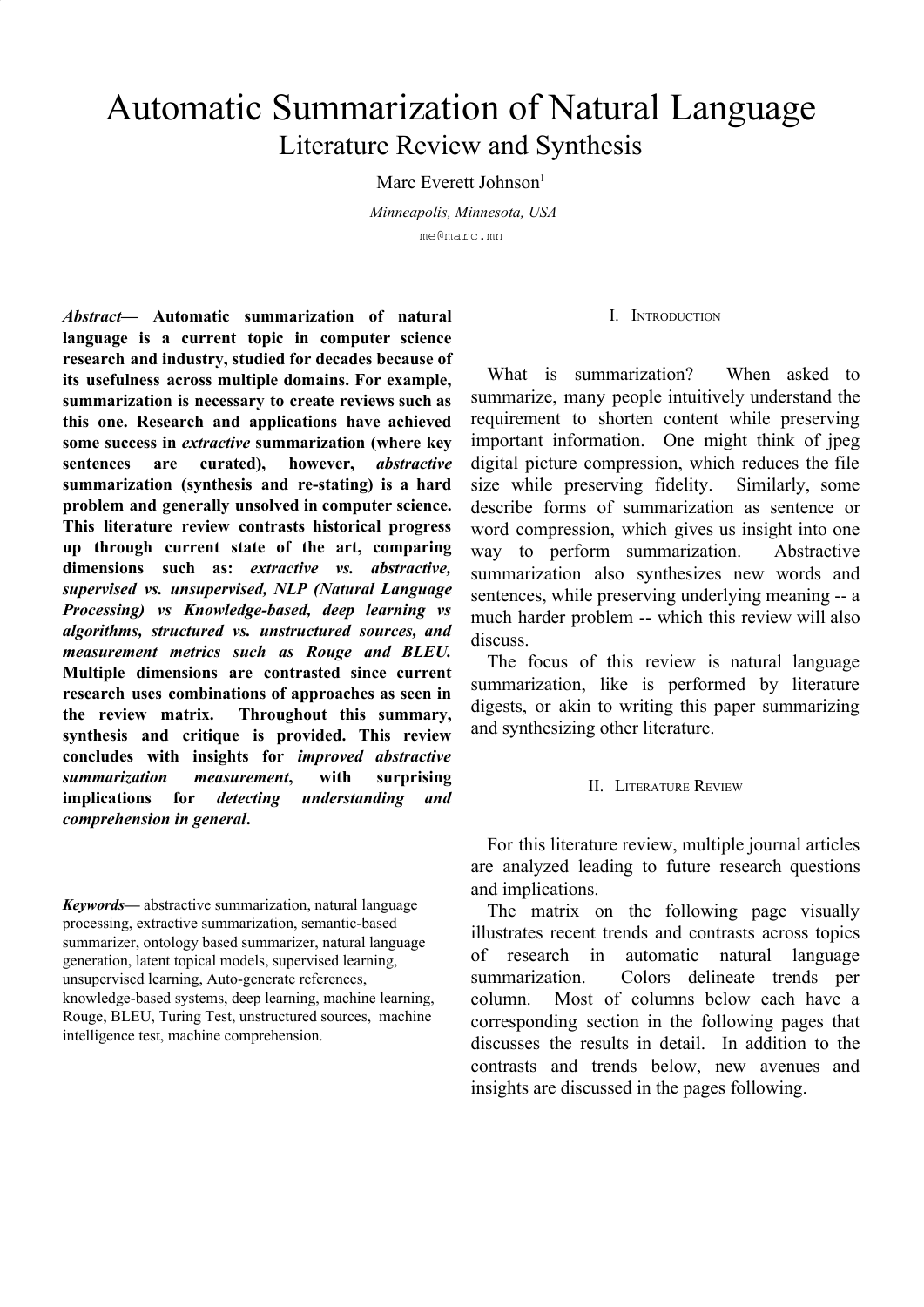#### TABLE I

| Reference                          | Extract<br><b>VS</b><br>Abstract | <b>Supervised</b><br><b>VS</b><br><b>Unsupervised</b> | <b>Deep</b><br><b>VS</b><br>Algo | <b>Structured</b><br><b>VS</b><br>Unstruct'd<br>Source | <b>Single</b><br>$_{\rm VS}$<br>Multi<br><b>Source</b> | Metric       | Rouge-2<br><b>Score</b> | Data<br><b>Set</b>      | <b>Summary</b><br><b>Units</b> |
|------------------------------------|----------------------------------|-------------------------------------------------------|----------------------------------|--------------------------------------------------------|--------------------------------------------------------|--------------|-------------------------|-------------------------|--------------------------------|
| Ganesan et al.<br>2010 (IBM)       | Abstract                         | Unsupervised                                          | Algo<br>Graph                    | Unstructured                                           | Multi                                                  | Rouge        | 0.0998                  | Opinions                | Sentence                       |
| Yao et al,<br>2015 (NNSF)          | Extract                          | Unsupervised                                          | Algo<br><b>ADMM</b>              | Unstructured                                           | Multi                                                  | Rouge        | 0.1245                  | <b>DUC</b><br>06/07     | Document                       |
| Rush et al,<br>2015 (Harvard)      | Abstract                         | Supervised                                            | Deep<br><b>NNLM</b>              | Structured                                             | Single                                                 | Rouge        | 0.1265                  | News /<br>Gigaword      | Sentence                       |
| Hermann et al.<br>2015 (Google)    | Abstract                         | Supervised                                            | Deep<br><b>LSTM</b>              | Structured                                             | Single                                                 | Word<br>Dist | n/a                     | News /<br><b>CNN</b>    | Sentence                       |
| Chopra et al,<br>2016 (FB)         | Abstract                         | Supervised                                            | Deep<br><b>RNN</b>               | Structured                                             | Single                                                 | Rouge        | 0.1597                  | News $/$<br>Gigaword    | Sentence                       |
| Banarjee et al,<br>2016 (NSF)      | Abstract                         | Unsupervised                                          | Algo<br><b>ILP</b>               | Unstructured                                           | Multi                                                  | Rouge        | 0.1199                  | <b>DUC 04/05</b>        | Document                       |
| Nallapati et al,<br>2016 (IBM)     | Extract                          | Unsupervised<br>(partial)                             | Deep<br><b>RNN</b>               | Structured                                             | Single                                                 | Rouge        | 0.162                   | News /<br><b>CNN</b>    | Sentence                       |
| Yousefi-Azar et al,<br>2017        | Extract                          | Unsupervised                                          | Deep<br>AE                       | Unstructured                                           | Single                                                 | Rouge        | 0.1647                  | Emails /<br>$SKE + BC3$ | Document<br>(email)            |
| Zhou et al, 2017<br>(Microsoft)    | Abstract                         | Supervised                                            | Deep<br><b>GRU</b>               | Structured                                             | Single                                                 | Bleu         | 13.29<br>(Bleu)         | O & A<br>SQuAD          | Document                       |
| Dohare et al, 2017<br>(Microsoft)  | Abstract                         | Supervised                                            | Deep<br><b>AMR</b>               | Structured                                             | Single                                                 | Rouge        | 0.1575                  | News /<br><b>CNN</b>    | Document                       |
| Paulus et al, 2017<br>(Salesforce) | Abstract                         | Supervised                                            | Deep<br><b>LSTM</b>              | Structured                                             | Single                                                 | Rouge        | 0.1582                  | News /<br><b>CNN</b>    | Word                           |

#### AUTOMATIC SUMMARIZATION OF NATURAL LANGUAGE - COMPARISON MATRIX

## *A. Extractive vs. Abstractive*

A primary contrast between summary approaches is *extractive* vs *abstractive*.

*Extractive* summarizations is the easiest to understand and perform, because extraction is a subset of the input text -- for example removing sentences and words. Academically you might call this "sentence ranking" (Yousefi-Azar & Hamey, 2016) or "Greedy, Constraint, Graph Based"

(Nallapati, Zhai, & Zho, 2017). A challenging part of extractive summarization is to identify less important sentences and words in order to remove them.

*Abstractive* summarization is a hard problem, because new sentences are created and synthesized. For example, guidelines for a school writing assignment may state "the paper should not be a mere recitation of information… rather it should be a synthesis of ideas… showing you have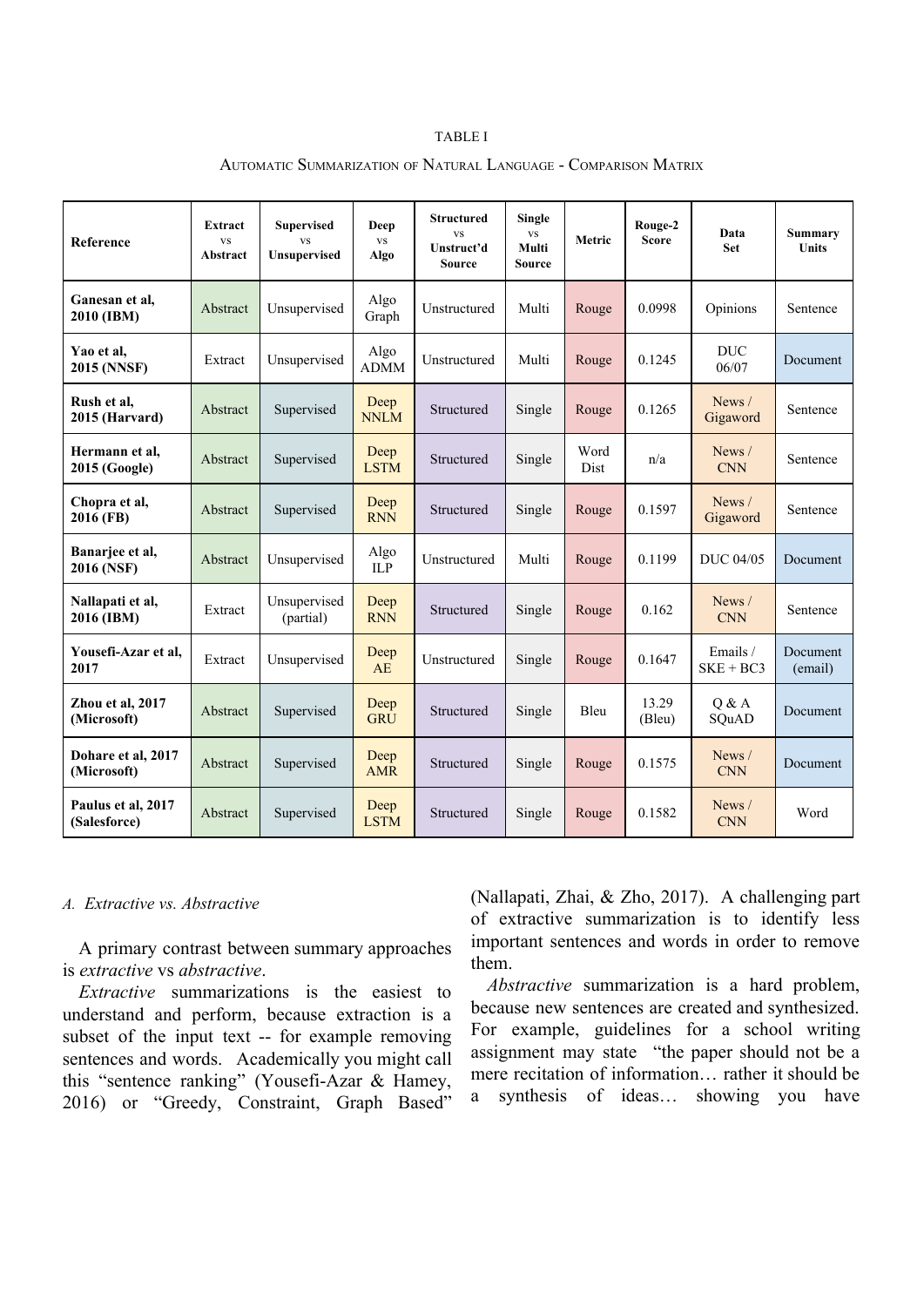understood and assimilated the subject matter". This neatly illustrates the difference between extractive ("recitation") and abstractive ("synthesis").

*Abstraction* is harder than *extraction* for humans and computers. Abstractive summarization can require "Prior knowledge, natural language processing and understanding" (Ganesan, Zhai, & Han 2010). In prior decades' research abstractive solutions were rarer, but with advances in deep learning these systems are more commonplace. The comparison matrix above (Table 1) shows this trend.

## *B. Supervised vs Unsupervised Learning*

In machine learning, *supervised* learning uses datasets to train, whereas *unsupervised* learning does not (or uses latent features). Supervised and unsupervised approaches can be categorized into the following groups: "latent topic models" for unsupervised techniques, and "classification and regression" as the supervised techniques (Yousefi-Azar et al., 2016).

A supporting insight is borne out in the comparison matrix. Extractive summarization are almost always achieved *unsupervised* -- which can be seen in the studies shown in Table 1. This is likely because these solutions are largely traditionally algorithmic or NLP-based. *Abstractive* techniques often (but not always) use supervised learning, since custom rubrics are still required for abstraction. Some groups have achieved unsupervised learning in abstractive training (Yousefi-Azar et al., 2017) via "deep auto-encoder (AE) to learn features rather than manually engineering them". This is a significant efficiency and area for future progress.

# *C. NLP vs knowledge-based*

*Natural language processing (NLP)* research dates back to 1950's. NLP uses sentence grammars, ontologies, language models, parse trees and similar methods to analyze and process

language. NLG (natural language generation) does the reverse, generating natural language from machine representation. NLP/NLG based summaries are sometimes called "semantic-based or ontology based" (Allahyari et al., 2017) to contrast with *"knowledge-based"*.

Prior to deep learning (which are often *knowledge-based*) systems, NLP and ontology-based solutions were the most popular avenue to attempt abstractive transformations. For example, sentences might be merged via mechanistic conjunctive language rules. This type of abstraction is mostly grammatical, and may not provide synthesis of the documents ideas. Consider this "abstraction-light".

Some researchers combine NLP with deep learning where they "encode linguistic information" including POS (parts of speech) and NER (named entity recognition) tags as the lexical features as part of the neural encoder-decoder neural network (Zhou, Yang, Wei, Tan, & Bao, 2017). I agree with Allahyari et al (2017) who observes that "a step towards building more accurate summarization systems is to combine summarization techniques with *knowledge bases* and semantic-based or *ontology-based* summarizers." A trend that can be seen in the comparison matrix is a pivot away from NLP and more towards Deep Learning.

# *D. Deep Learning vs Algorithms*

In early research, many solutions used *algorithmic*, NLP and NLG techniques as touched upon in the previous section.

*Deep learning* models have historically proven effective for machine translation and speech recognition. Now summarization is treated as a training and classification problem as well. Google, Facebook, IBM, Microsoft and other companies are developing successful models based on Recurrent Neural Network (RNN), convolutional neural network (CNN), as well as LSTM, NNLM, AMR, GRU, AE network models documented in the matrix (Table 1).

Not only does abstractive summarization benefit from deep learning; some extractive techniques now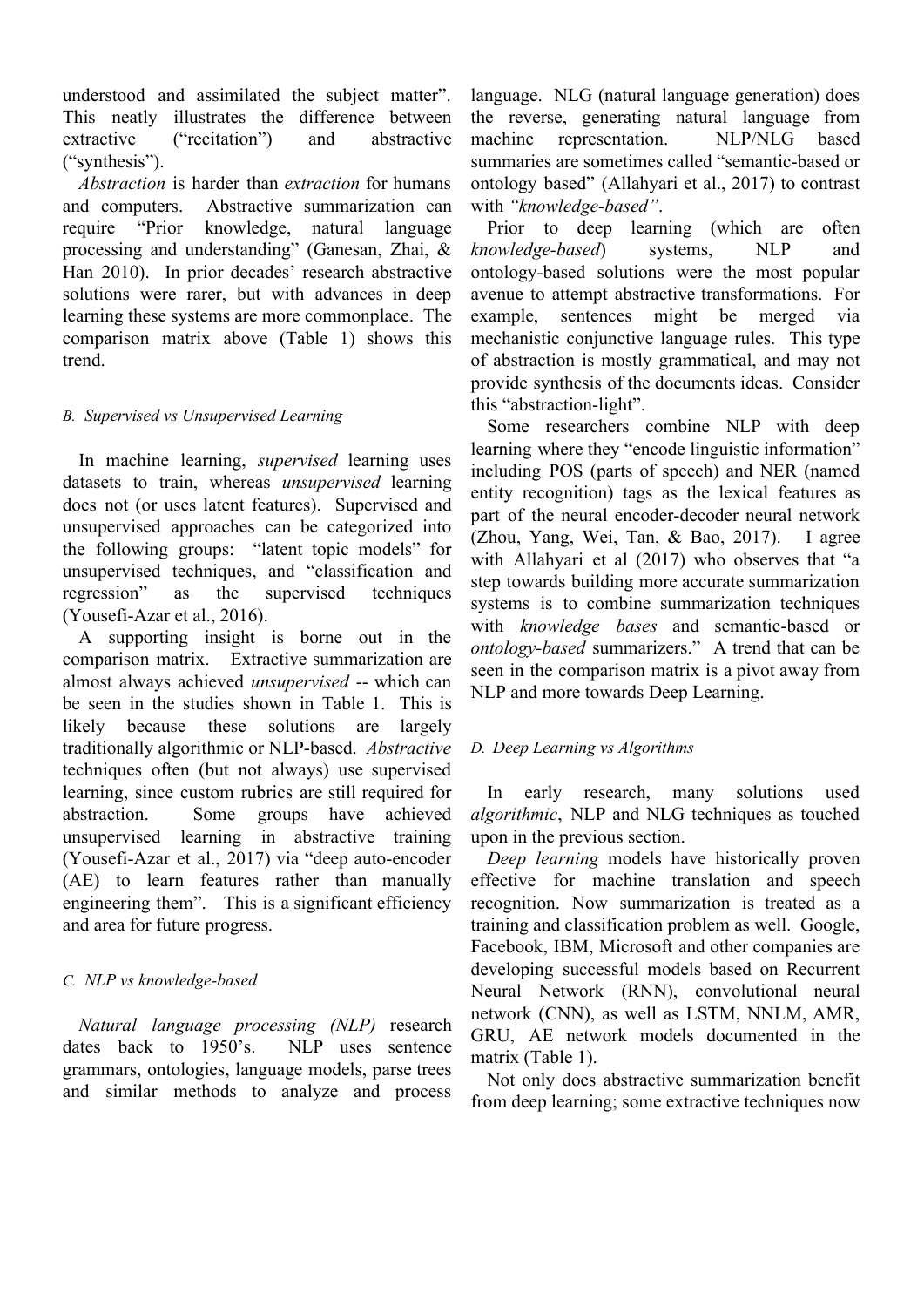use automated training for determining sentence ranking "eliminating the need for sentence-level extractive labels" (Nallapati et al., 2016).

Purely algorithmic approaches are still being developed. For example ADMM (alternating direction method of multipliers, a general algorithm that solves convex optimization problems) delivers effective extractive summarization (Yao, Wan, & Xiao, 2015). Areas of overlap between NLP, Deep Learning and traditional algorithms are a fruitful avenue of research.

## *E. Structured vs Unstructured Sources*

Another facet of comparison for summarization problems are *structured* vs *unstructured* sources. For example, the format of a "Scrum" meeting may be structured "What did I do yesterday, what will I do today, and what am I blocked on?" A summary needs to parse and honor this format. An insight from the review is that although abstractive work is increasing, it is resting in *structured sources*, such as news and meetings. Facebook used the relation between news stories and headlines to train an abstractive model to predict headlines (Rush, Chopra, & Watson, 2015).

An early but powerful approach is Opinosis (Ganesan et al., 2010) which is a "graph-based summarization framework that generates abstractive summaries of highly redundant opinions." What was groundbreaking is its simple ability to create abstractions algorithmically. It assumes no domain knowledge, but works best on opinions (due to their repetitiveness).

Both of these examples illustrate an opportunity area or research for summarization to adapt dynamically to domain and structure. The comparison matrix reveals that many of the training sources are "CNN" news, which may not make for robust generalization.

## *F. Metrics*

Fitness of summarization needs to be measured. Measurement in itself can be challenging if the summarization involves abstractions. A metric ideally works for different types of summaries or languages.

The most popular measure is called "Rouge" which measures recall and how much the words appear in the reference. Another method is called "Bleu" which measures precision (how words match the reference summaries). The Google DeepMind team developed their own benchmark to measure word distance (Hermann et al., 2015).

Even with a metric like Rouge, a reference dataset is required to compare summary fitness, akin to a grading key. If the reference summaries are manually generated, this can impart subjectivity (Ferreira, 2013). Several approaches use cloud services like Amazon's Mechanical Turk to generate the reference summary. Interestingly, some new approaches auto-generate references (Yousefi-Azar et al., 2017) by attempting to learn features.

The comparison matrix includes Rouge scores where available. A general trend shows higher scores for extractive approaches, which makes sense since extraction is more mature and better understood. An improving metric trend for abstraction is shown over time as well. Note that studies with similar methodologies and data sets are most comparable.

A potential issue is "gaming" where focus on discrete metrics "increases score without an actual increase in readability or relevance." (Paulus, Xiong, & Socher, 2017). Several articles made comments relating to this: a single metric can be detrimental to the model quality. I feel this measurement shortcoming is a fruitful area of research.

This concludes the review of prior work, and leads us to future directions for research.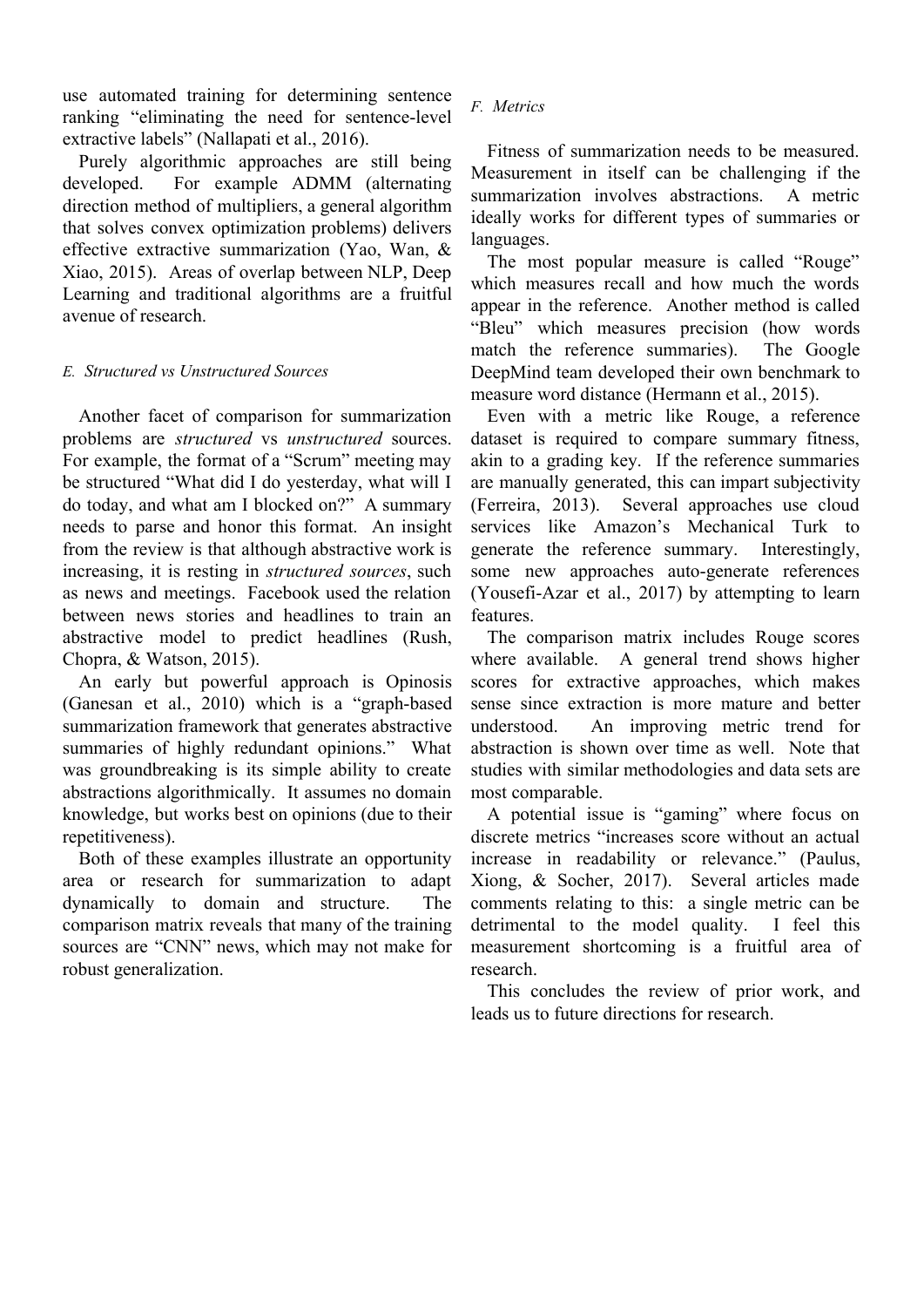#### III. FUTURE RESEARCH DIRECTIONS

As discussed in the prior section *Rouge* and *Bleu* (and other metrics) are measuring tools, but require a reference dataset to compare summary fitness, akin to a grading key (Ferreira, 2013). "Gaming" occurs when an algorithm improves score without improving readability. Several articles made comments relating to this: a single metric can be detrimental to the model quality.

This leads to a possible research question: *"How can an abstractive summarization measurement rubric be automatically generated and scored, without susceptibility to gaming or over-training?"*

Why is is the *automatic* measurement question important? Without automation, it is difficult to know if abstractive summarization or synthesis is correct when using *manual* processes. Reference summaries are manually generated today which is subjective as well as not scalable. Specifically, automatic measurement is essential for objective feature learning, training and model quality en route to summarization and intelligence.

Automatic training of deep learning models (for Automatic Summarization of Natural Language) could follow these future directions:

- 1. Auto-generate references (Yousefi-Azar et al., 2017) by attempting to learn features.
- 2. The Google DeepMind team developed their own benchmark to measure word distance (Hermann et al., 2015).
- 3. Opinosis algorithm (Ganesan et al., 2010) is a studied but limited algorithmic summarization method usable as a reference for newer deep learning methods (e.g. use known algorithms to grade others).
- 4. Narrow measurement rubric from general natural language abstractive summarization to specific extractive summarization metric in limited domains -- for example for SCRUM meetings (Rush, Chopra, & Watson, 2015), source code summarization (Moreno & Marcus, 2017), question generation (Zhou et al., 2017) or improving search queries and results (Hermann et al., 2015).

When the automatic training and measurement problem is solved, this may provides help with measurement and *detection of machine comprehension and intelligence itself.* This is because a machine intelligence test called "I-Athalon" (Adams, 2016) proposes that summarizing is a key test criteria towards proving machine understanding (Marcus, 2017). Hermann et al (2015) goes so far to characterize work on abstractive summarization (for Google DeepMind) as "machine comprehension." (!)

As such, another research question may arise: *"How can abstractive summarization and its effective measurement provide key criteria for machine intelligence tests, towards proving machine understanding and comprehension (ala improved classic Turing Test)?"*

Addressing this second question is interesting because the Turing test is considered a classic threshold AI will pass en route to human-level intelligence. Examining this could have cross disciplinary application in cognitive and behavioral sciences towards automatic measurement of human and animal intelligence as well.

This is a leading edge area, so there isn't much prior research, but some avenues include:

- 1. Starting with the results of the measurement research question, utilize its rubrics as an automated component towards assessing machine comprehension (per insights of Adams, Marcus and Hermann).
- 2. Measure machine comprehension by drawing upon cross-disciplinary approaches employed for human and animal understanding. This collaboration would contribute back to other fields, since automated measurement of comprehension is useful generally.

## IV. CLOSING THOUGHTS

This literature review contrasted and synthesized recent developments in automatic summarization. Advances in abstractive summarizers and deep learning systems are observed. Extractive techniques continue to achieve top fitness scores,